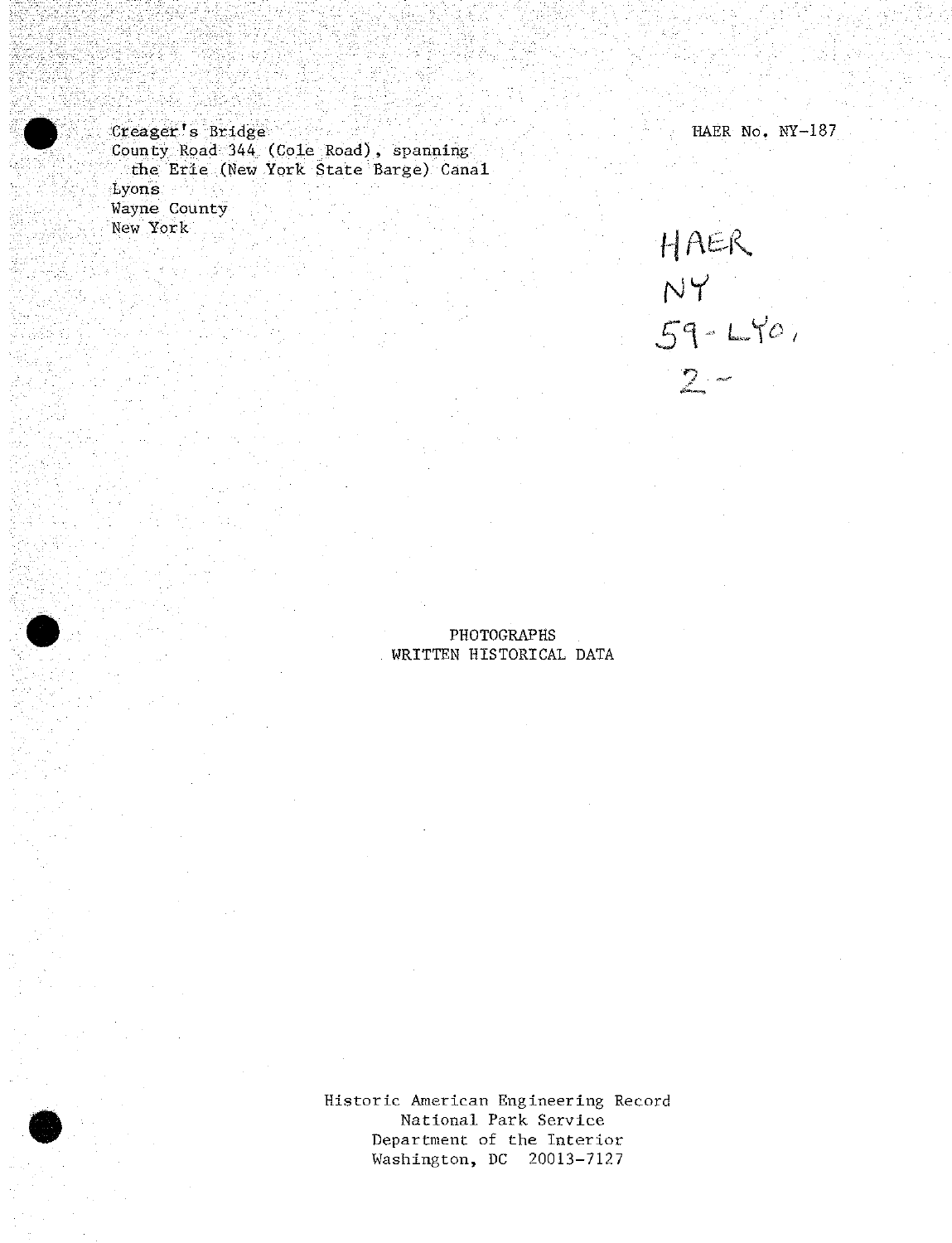## HISTORIC AMERICAN ENGINEERING RECORD

 $H A E K$ NY,<br>59-172

## CREAGER'S BRIDGE HAER No. NY-187

Location: County Route 344 (Cole Road), spanning the Erie [New York State Barge] Canal two miles southeast of the Village of Lyons. Bridge is northeast of the junction of Schwab Road and the Lyons-Marengo Road and immediately northeast of the Clyde River bridge, Village of Lyons, Town of Galen, Wayne County, New York.

> UTM: N 4766000 E 340820 New York State Quad; Lyons

Date of

Construction. Plans prepared April 1909 and approved May 1909, contract let 1909, bridge superstructure erected in 1910, but bridge approach spans and deck not completed until late 1916. Bridge opened for traffic by May 7, 1917.

Style: Single span, ten panel, steel Parker truss.

Engineer/ Builder:

Plans prepared in 1908 and approved in 1909 by the bridge division of the New York State Barge Canal under the direction of W. R. Davis, Chief Bridge Designer. Bridge built as part of Contract 47, awarded to the Crowell-Sherman Company on November 30, 1908. Bridge fabricated, under contract 3784, by the Penn Bridge Company, Beaver Falls, Pennsylvania, and possibly also erected by this company acting as a sub-contractor to the Crowell-Sherman-Stalter Company.

Present Owner: New York State.

Present Use

and Condition: Bridge carries primarily vehicular traffic. Severe loss of section in the <sup>I</sup> beam floor stringers necessitated temporarily closing the bridge during mid-1987. Prior to being closed the bridge had a ten ton load limit.

Significance: Representative of one of the types of steel truss bridges built to cross the enlarged Erie [New York State Barge] Canal during this period.

Materials of Construction: Bridge consists of three spans: two simple span, reinforced concrete slab approach spans, one at each end of the steel Parker truss main span across the canal. Main span piers are solid, reinforced concrete, 27 feet high, supported by a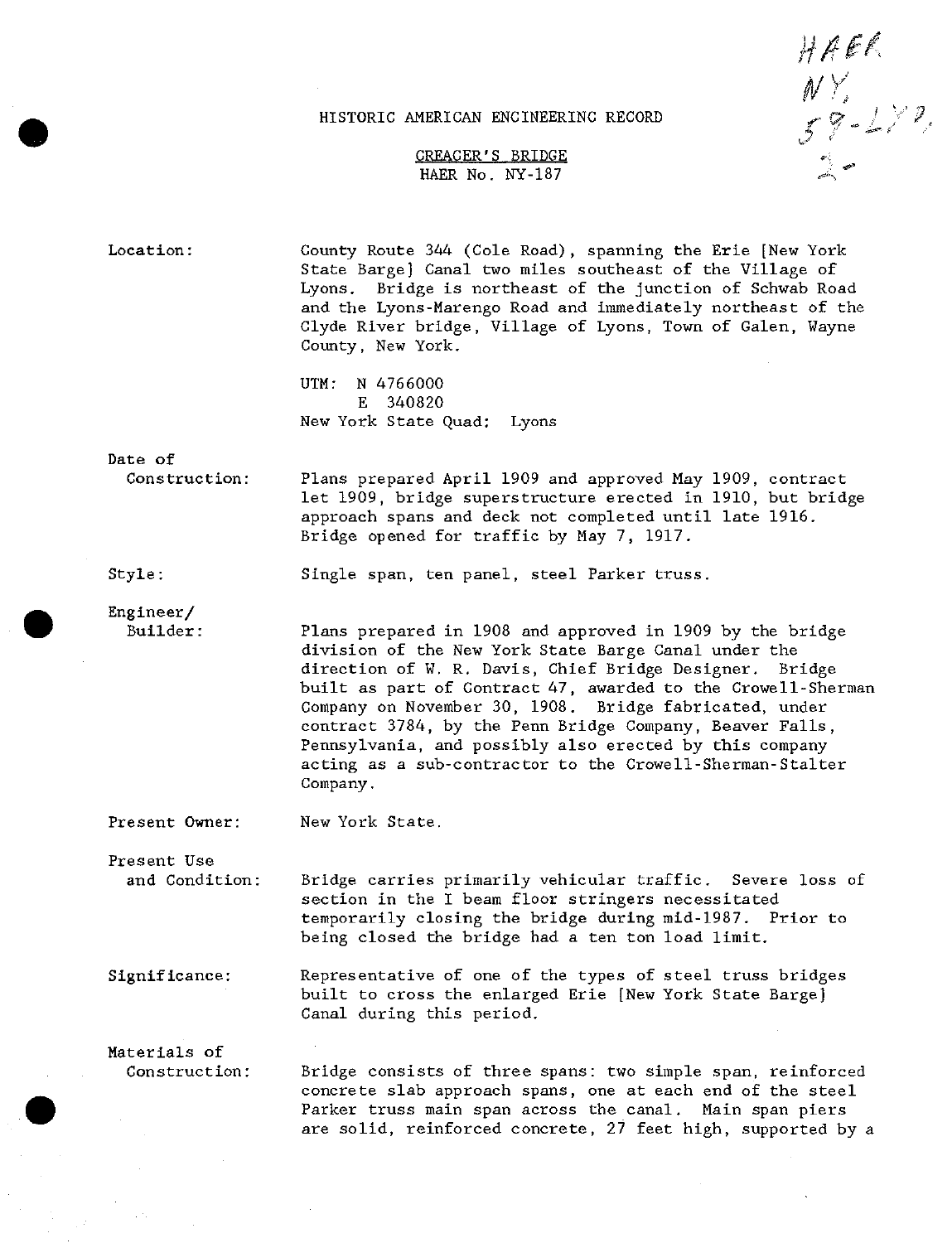Creager's Bridge HAER No. NY-187 Page <sup>2</sup>

15 foot deep timber pile footing. Both abutments are concrete. Bridge required a total of 143,000 pounds of structural steel. Upper chord fabricated from two channels joined by batten plates and lacing bars. Four angles with lacing bars form columns. Diagonals use two angles with batten plates. Bottom chord fabricated from two plates and two angles joined by batten plates. Steel plate floorbeams with a 19.25 inch web carry 10 inch I beam stringers. Bridge has upper lateral diagonal "X" bracing, lower lateral "Warren" bracing, and inclined end posts with portal bracing.

Dimensions: The three spans have a total length of 240 feet. The two concrete approach spans are each 28 feet long. The ten panel main truss span is 181 feet between the centers of the end pins and has an out-to-out width of 19 feet, a center line of truss width of 17 feet 8 inches, and a curb-to-curb width of 15 feet. Bridge deck surface area is 4,600 square feet. Riveted plates with a 19 inch web form the 18 foot 11 inch long floor beams. In each floor bay, seven I beam stringers spaced 2 feet 5 inches apart carry the open grate steel deck. Each of the eight interior truss panels has a length of 18 feet 3 inches. The length of the truss panel at each end of the span is 17 feet 6 inches. Truss panels are 18 feet high at the portals and rise to reach a height of 30 feet at the center of the span. The reinforced concrete pier foundations are 27 feet by 10 feet 4 inches at the base and rise 13 feet. Atop each pier foundation are two columns 5 feet 7 inches by 6 feet 6 inches at the base and 10 feet and <sup>9</sup> inches tall. These two columns are capped by a concrete beam 19 feet 10 inches long. Each pier required 114.2 cubic yards of concrete. The bridge affords 180 feet of horizontal clearance. Bottom chord is 32 feet 2 inches above the bottom of the centerline of the canal and permits a vertical clearance of 18 feet for navigation. Vertical clearance between the deck and the lowest portal brace is 12 feet 4 inches.

Significant Ex-

terior Features: Some of the inclined end posts are stamped "Cambria," indicating that the steel was rolled by the Cambria Steel Company, Johnstown, Pennsylvania.

Major Alterations

and Additions: The original wooden deck was approximately <sup>3</sup> inches thick. An open grate steel deck replaced the wood deck during the last major renovation in 1945.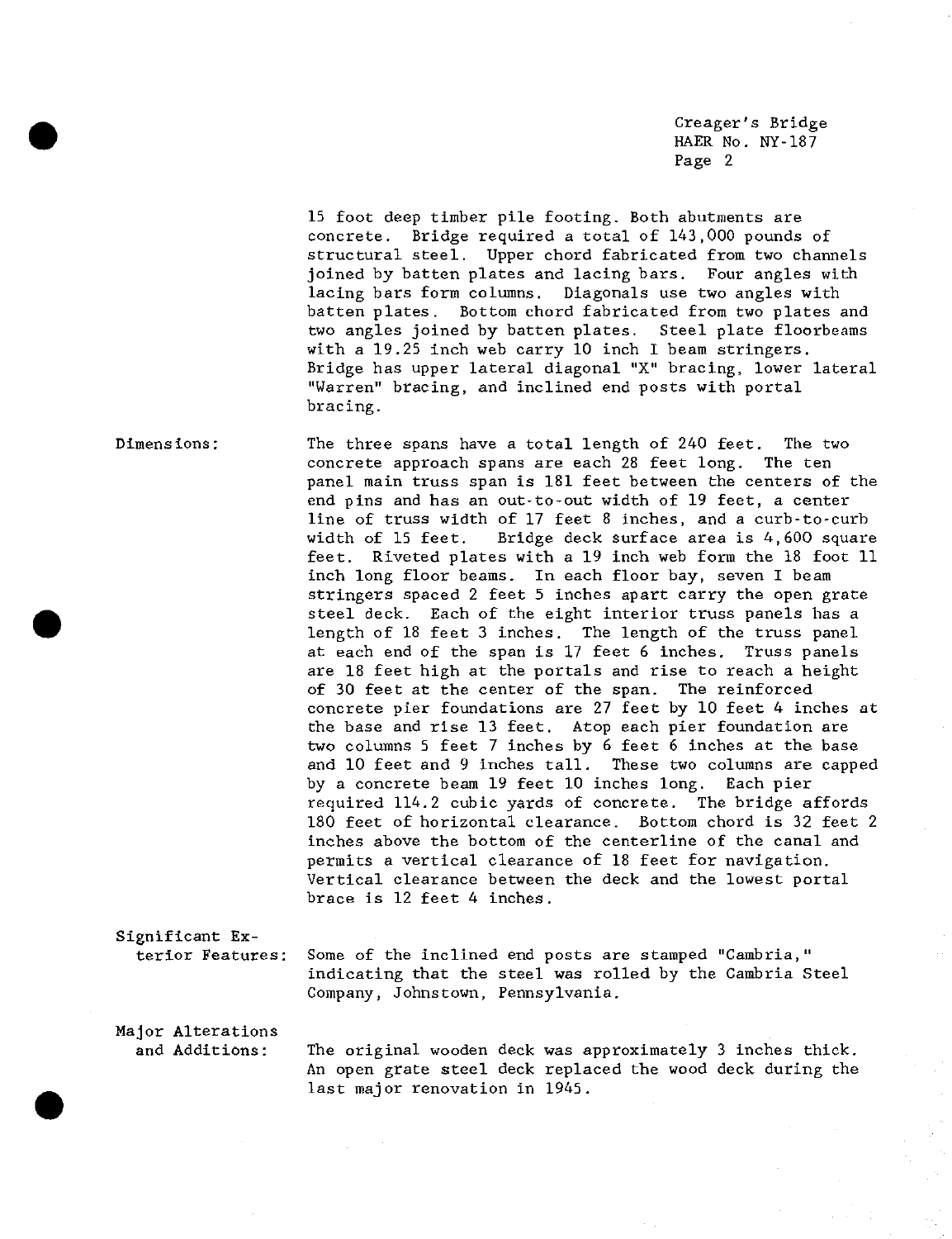Creager's Bridge HAER No. NY-187 Page 3

Project

Information: The documentation of Creager's Bridge was prepared by the Historic American Engineering Record (HAER), National Park Service, during the summer of 1987 for the New York State Historic Bridge Recording Project. This project was sponsored by the New York State Department of Transportation and under the supervision of Eric DeLony, Chief & Principal Architect, HAER. This report was written by Andrew Cole and Charles Scott. When citing this report, please credit the Historic American Engineering Record and the authors.

This bridge is located on property acquired by the State of New York from William Creager. Before the Erie [New York State Barge] Canal was dug through this area, the only bridge near this site was the two span Whipple bowstring arch bridge crossing the Clyde River at a point approximately 500 feet south of the present canal bridge. This bowstring arch bridge was the original "Creager's Bridge." The original plan for bridges across the canal, devised in 1901, called for twelve or fourteen panel Warren style trusses. By the time the canal construction actually began after 1910 the design of the bridges across the canal had been significantly modified.

The present Creager's Bridge was erected as part of canal construction Contract 47. This contract included excavation of the canal and construction of all canal crossings in the 14.46 miles between Galen and Lyons. Contract 47 was awarded to the Crowell-Sherman Company, Cleveland, Ohio, on November 30, 1908. In February 1909, the contract was transferred to the Crowell-Sherman-Stalter Company. The abutments, piers, approach spans, and main span superstructure of Creager's Bridge were completed in 1910 and work on Contract 47 continued until December 31, 1912 when the contract was canceled to permit a major modification of the contract specifications. Work on Contract 47, including the bridge, remained suspended until a contract to finish this section of the canal, Contract 47A, was awarded to the Central Dredging Company, Cleveland, Ohio, on March 22, 1916. In August of 1916 the completed superstructure of the Creager's Bridge was raised from its piers to permit the passage of a canal dredge to the western end of Contract 47A. By December the bridge had been lowered to its piers, the floor and deck installed, and approaches filled. During the first five months of 1917 work continued on filling, lining, and grading the approach roads and installing bridge coping and highway railings. Creager's Bridge opened to traffic in June of 1917.